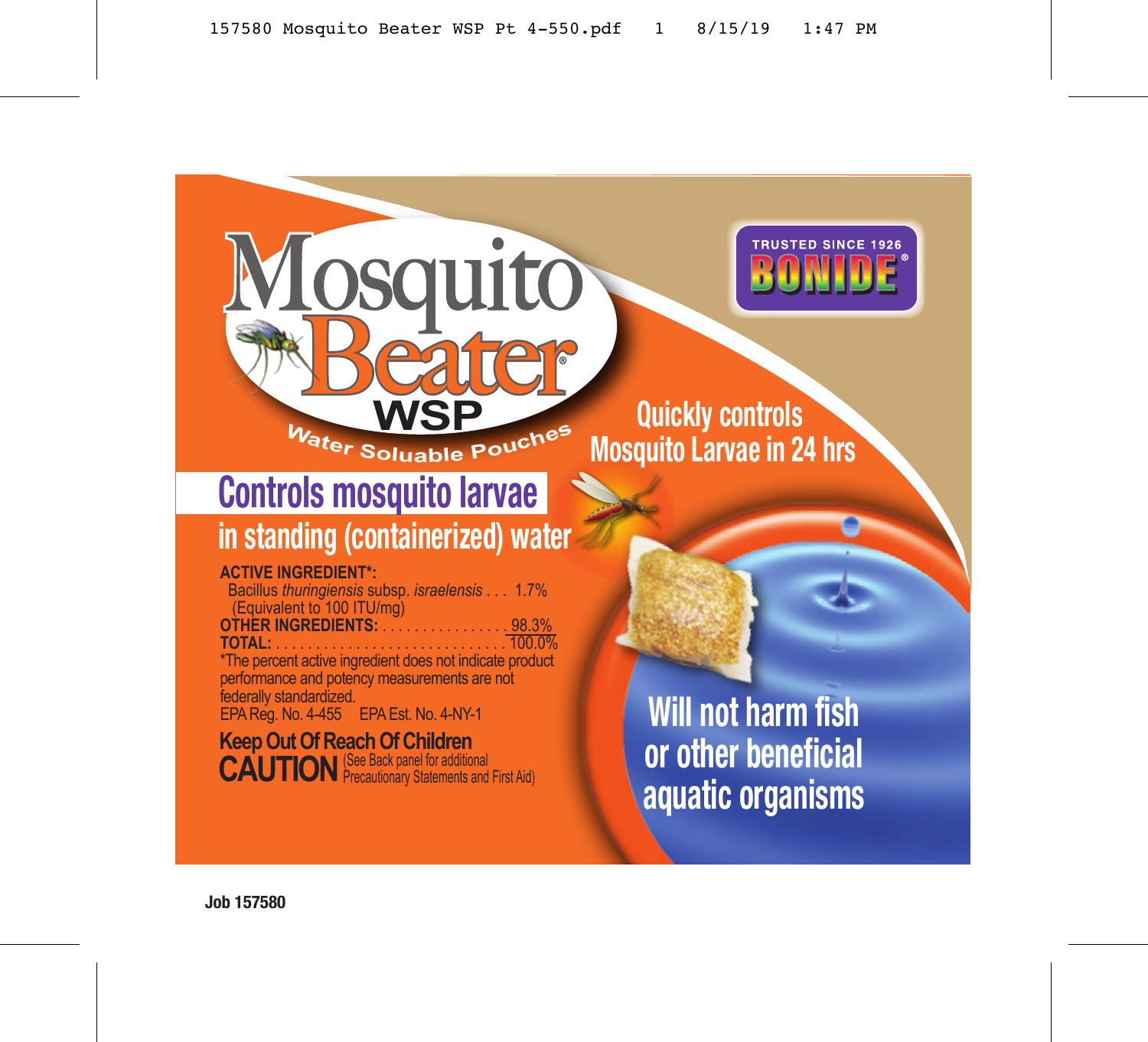**Mosquito Pater**®



- Kills developing mosquitoes (mosquito larvae) before they become breeding, biting adults, including those which can carry West Nile virus, Encephalitis and Equine Encephalitis.
- Water soluble No Mixing No Mess
- One pouch treats up to 50 sq. ft. of water
- Floating pouch dissolves within minutes, releasing the granules for uniform coverage
- Works even in stagnant, polluted or algae prevalent water
- Can be used in all types of containerized standing water sites where mosquitoes breed, except finished, treated human drinking water sources (See Directions for Use for specific use sites).
- Can be used in conjunction with other Bonide® Mosquito Beater® products

EPA Est. No. 4-NY-1 EPA Reg. No. 4-455

Buyers Guarantee Limited to Label Claims. ©Bonide Products, Inc. All Rights Reserved

Bonide Products, Inc. 6301 Sutliff Road Oriskany, NY 13424

**Family made** in America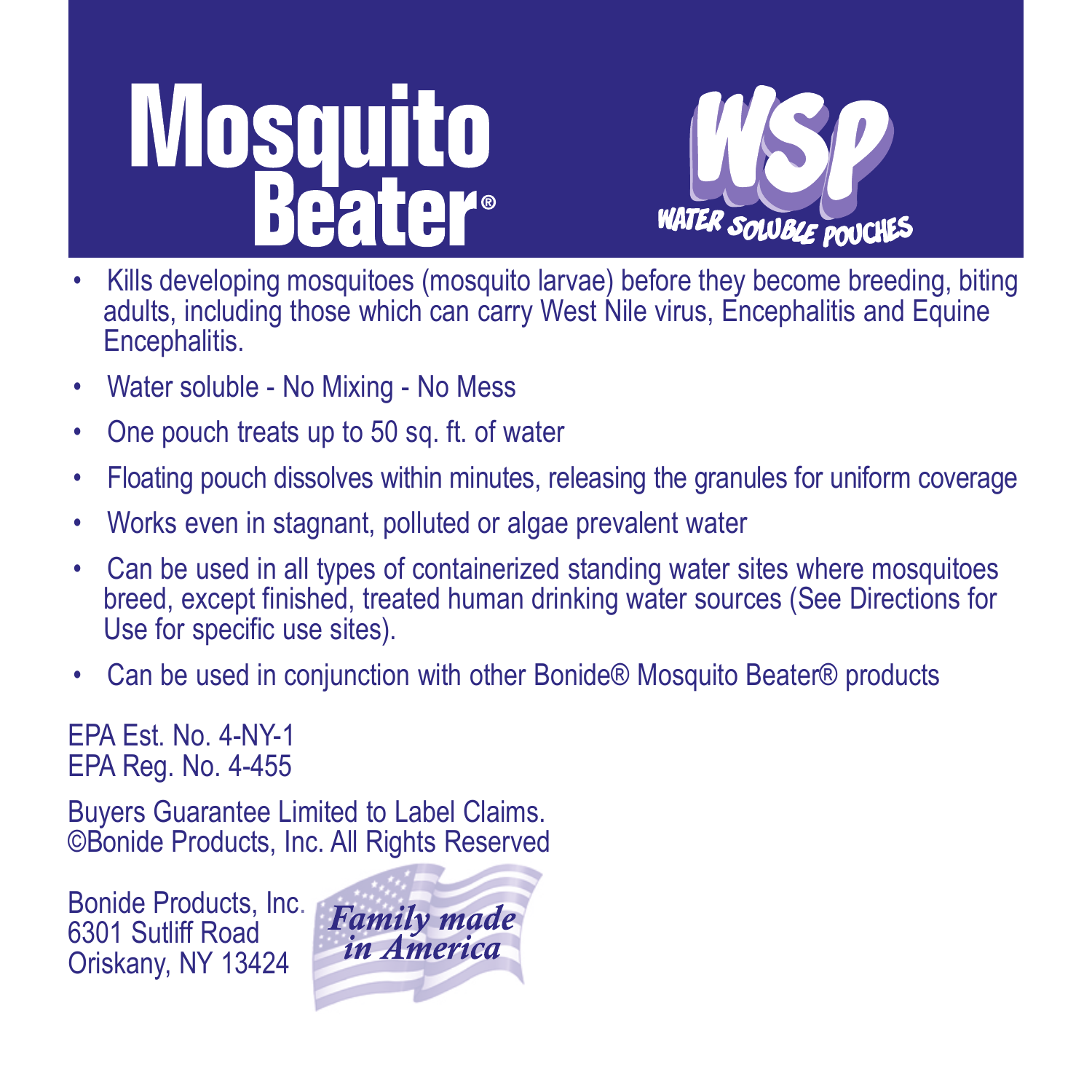#### **DIRECTIONS FOR USE**

It is a violation of Federal Law to use this product in a manner inconsistent with its labeling.

**BONIDE® Mosquito Beater® WSP™** is a highly selective microbial insecticide, effective against mosquito larvae in standing water. The active ingredient, Bacillus *thuringiensis* subsp. *israelensis* (or Bti) kills mosquito larvae upon ingesting. **BONIDE® Mosquito Beater® WSP™** will not harm fish, amphibians or other beneficial aquatic organisms.

**BONIDE® Mosquito Beater® WSP™** can be applied to any water site except, 1) New York State waters, 2) treated, finished water reservoirs or drinking water receptacles, when the water is intended for human consumption. Use **BONIDE® Mosquito Beater® WSP™** to control mosquito larvae in standing water in irrigation or drainage ditches, pastures, livestock watering troughs/ponds/tanks, lawns, woodland pools, snow melt pools, tidal water, salt marsh, catch basins, storm water retention basins, water gardens, flower pots, rain barrels, roof gutters, bird baths, tree holes, unused swimming pools or spas, discarded automobile tires, and any other location around homes or other buildings where water can collect and form a breeding ground for mosquitoes and remain for extended periods.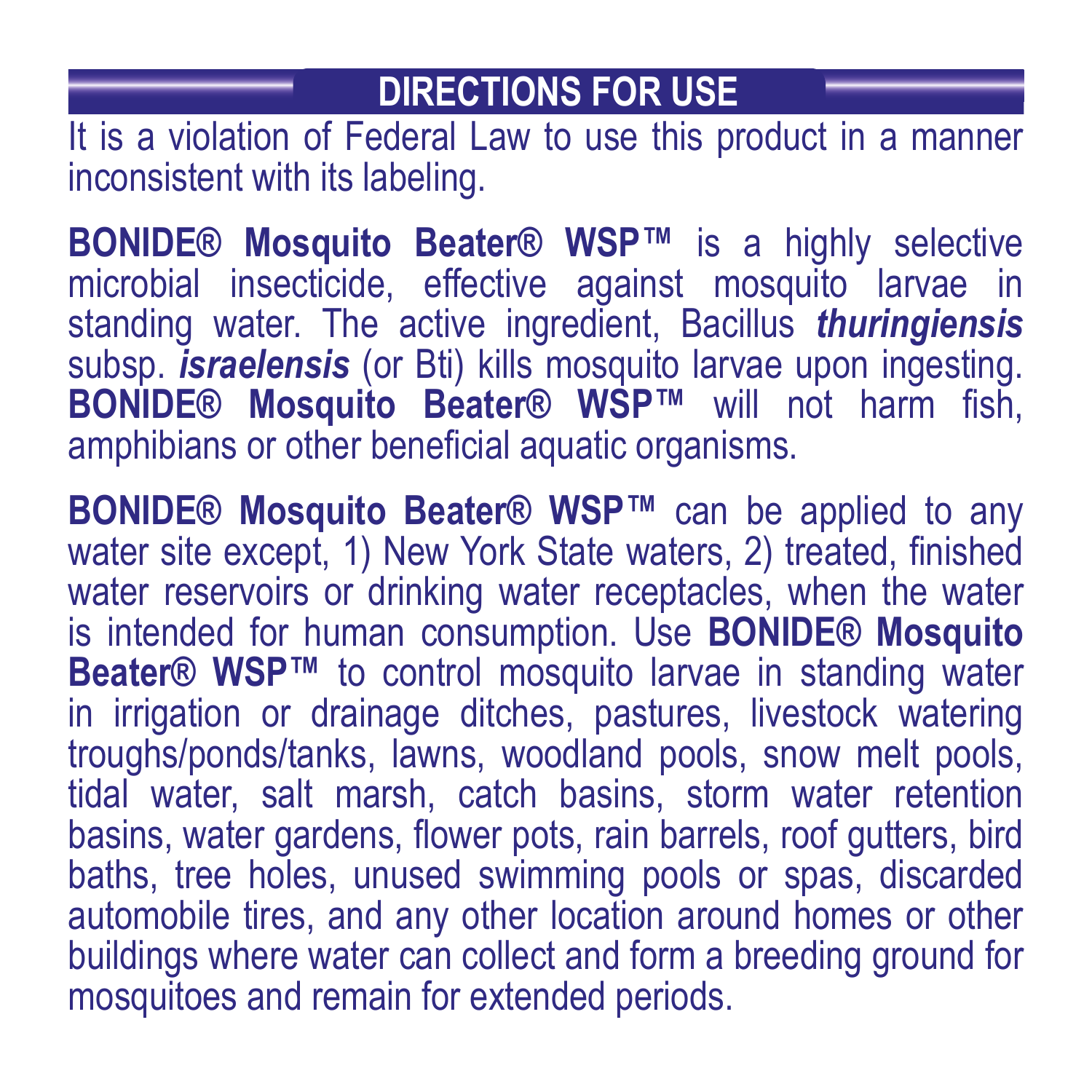**BONIDE® Mosquito Beater® WSP™** is provided in a watersoluble pouch to be placed directly on the surface of the water to be treated. The pouch will float on the water surface and disolve within a few minutes, releasing granules coated with Bti. These granules then slowly release the long-term Bti larvicide.

**HOW TO APPLY: [APPLICATION RATE]** 0.2 oz. will treat up to 50 sq. ft. of water surface. [An area approximately 7' x 7'] When treating larger areas, distribute uniformly on the water surface to ensure adequate dispersion of the granules. Lower rate (0.2 oz/50 sq. ft.) can be used in clear water, against low larval infestations or young larvae (from egg hatch to mid-third instar). When larger larvae (late third instar to early fourth instar) predominate, larval populations are high, or water is polluted and/or algae are prevalent, use the higher rate of 0.4 oz per 50 sq. ft.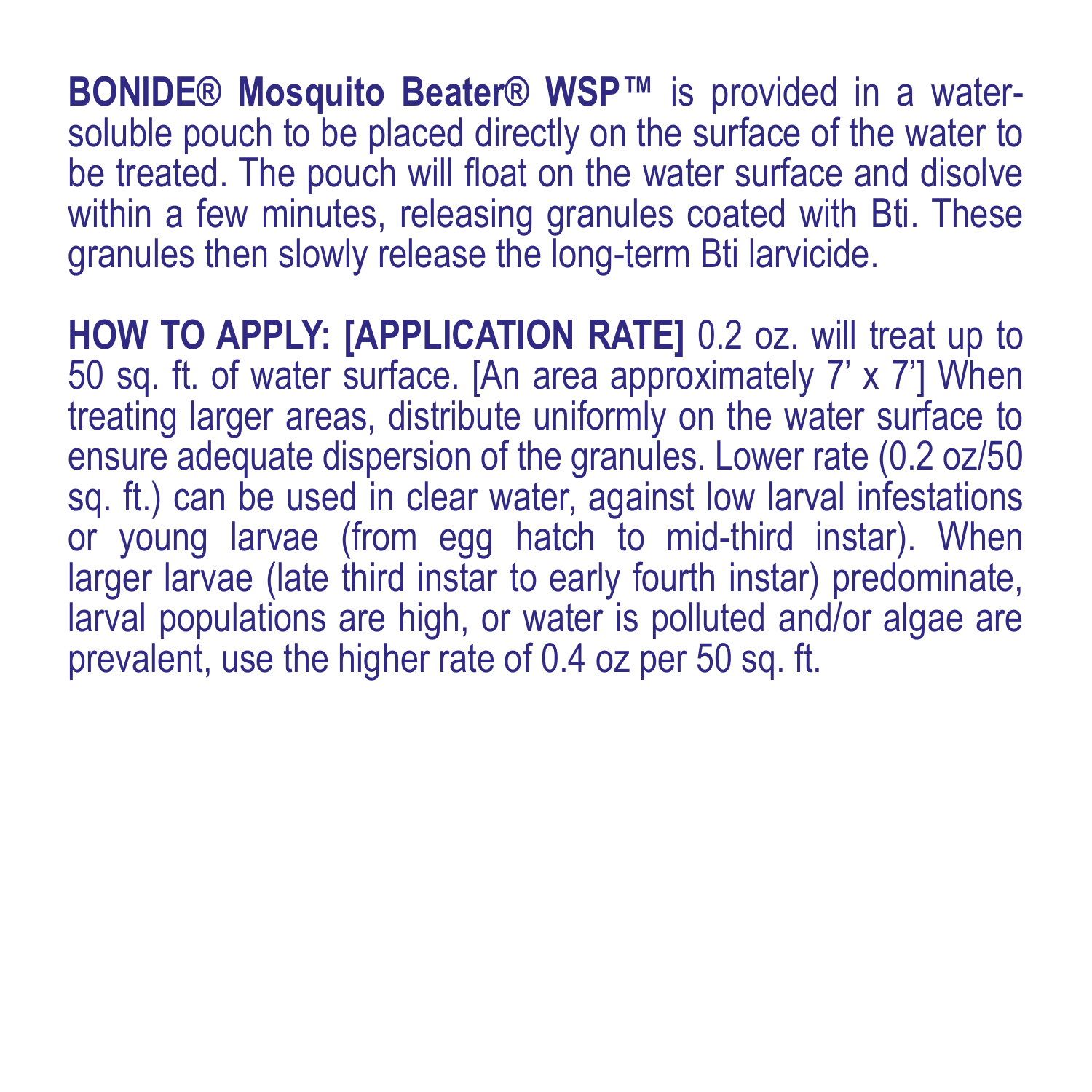The following table can be used as a guide for determining how much **BONIDE® Mosquito Beater® WSP™** to use in a particular situation. Application rates for areas smaller than 50 sq. ft. are listed after the table.

| <b>Water</b>                                              | <b>Mosquito</b>                             | Water surface area to be<br>treated |             |
|-----------------------------------------------------------|---------------------------------------------|-------------------------------------|-------------|
| <b>Condition</b>                                          | <b>Infestation</b>                          | Up to 50 sq. ft.                    | 100 sq. ft. |
| <b>Clear Water</b><br>Containing little<br>or no algae or | Light infestation<br>or small larvae        | 1 pouch                             | 2 pouchs    |
| other organic<br>Imatter                                  | <b>Heavy infestation</b><br>or large larvae | 2 pouches                           | 3 pouches   |
| Polluted water,<br>high organic<br>matter, or algae       | Light infestation<br>or small larvae        | 2 pouchs                            | 3 pouchs    |
| present                                                   | Heavy infestation<br>or large larvae        | 3 pouches                           | 4 pouches   |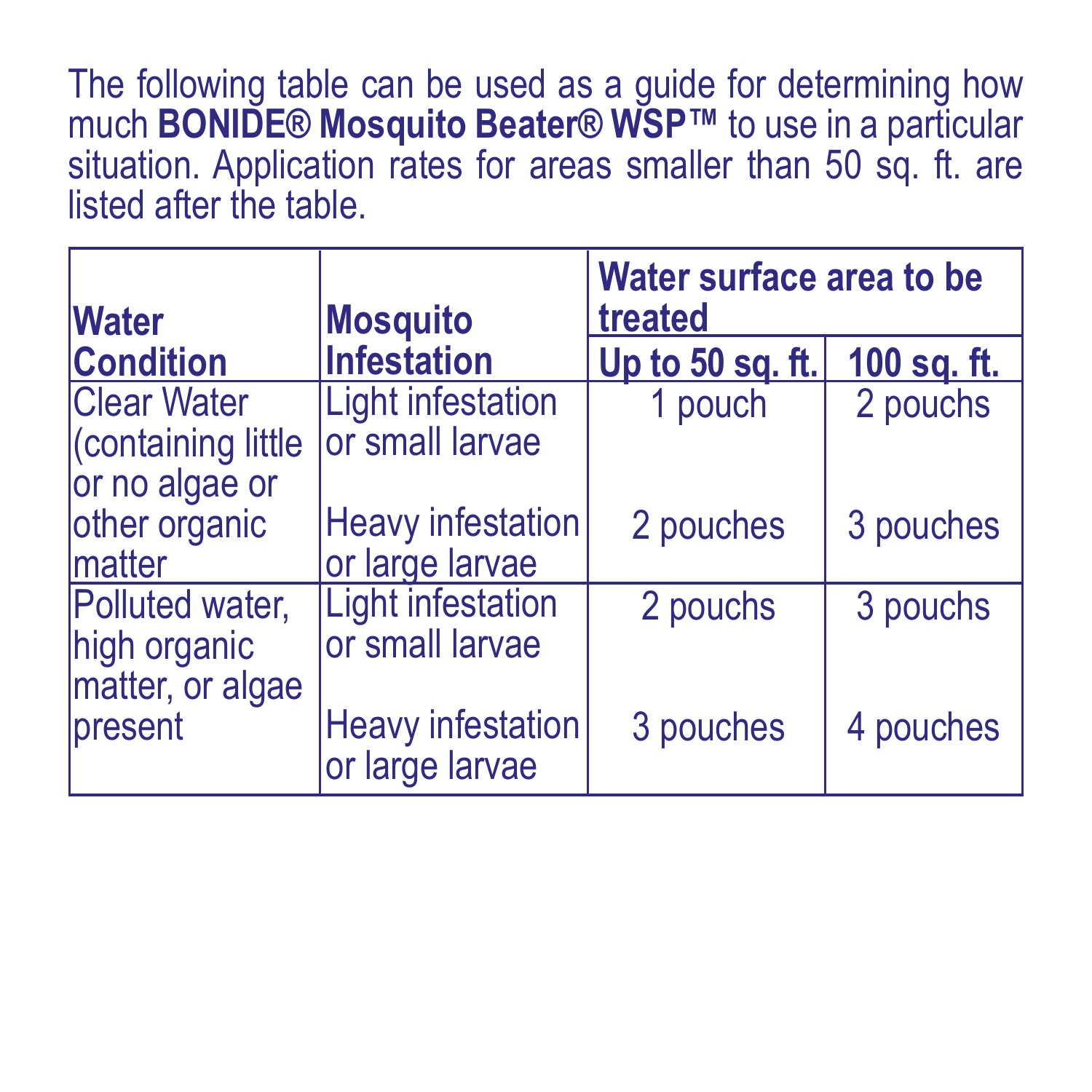**SMALL AREA APPLICATION:** To apply this product to small, specific areas such as bird baths, tree holes, flower pots, etc... sprinkle granules onto the area to be treated, at the following rates:

#### **AREA TO BE TREATED**

1 to 12½ sq. ft. 12½ to 25 sq. ft. 25 to 37½ sq. ft.

#### **QUANTITY TO USE**

¼ of a pouch ½ of a pouch  $\frac{3}{4}$  of a pouch

Application can be repeated every 7 to 14 days, as needed, if environmental conditions favor continuous breeding of mosquitoes. Longer periods of mosquito suppression may result where sufficient numbers of aquatic parasites or predators of mosquito larvae are present, since these are not affected by **BONIDE® Mosquito Beater® WSP™** and contribute to overall reduction in mosquito populations.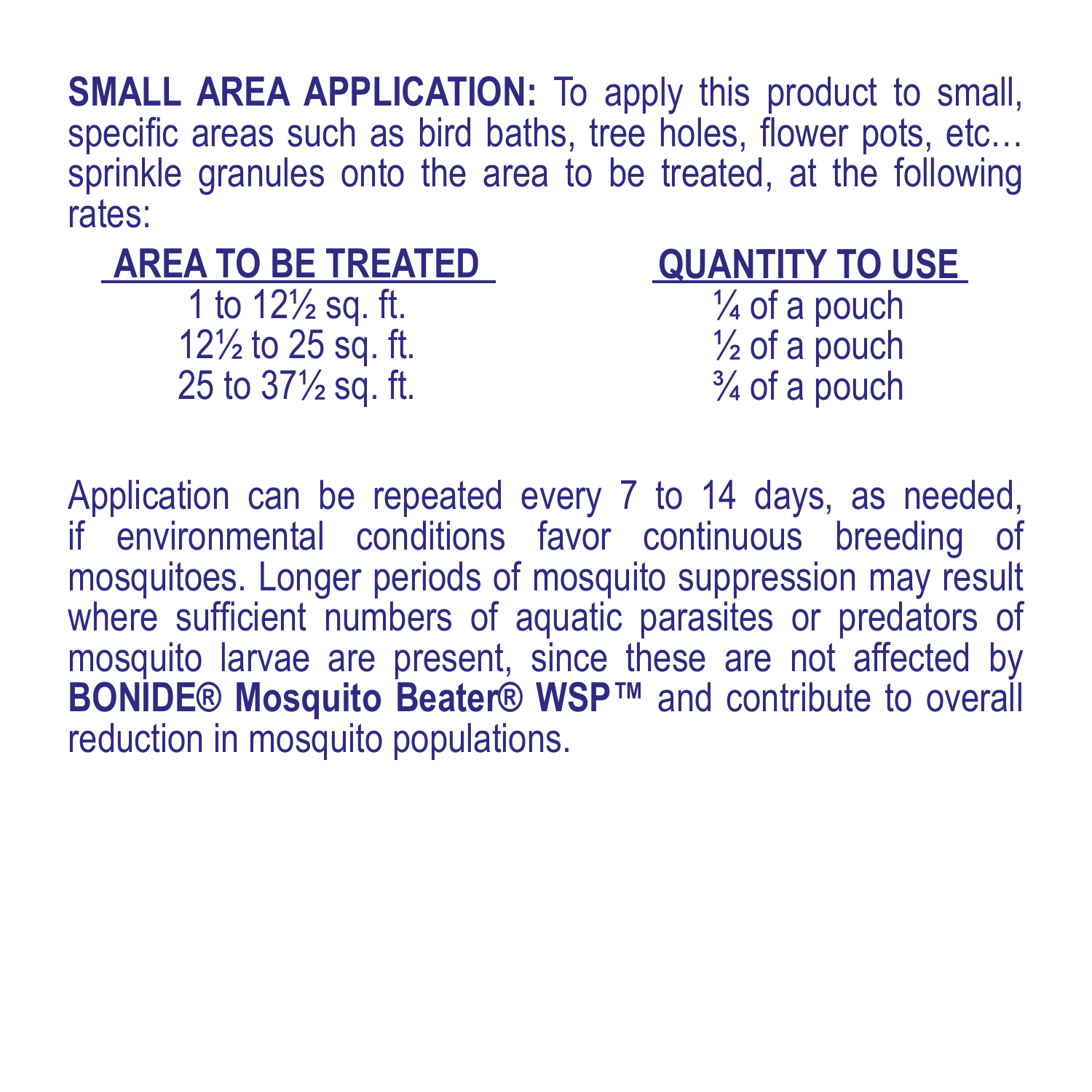#### **STORAGE & DISPOSAL**

**Storage:** Store and transport in an upright position. Store in a cool dry area inaccessible to children or pets. **Pesticide Disposal:** *If empty -* Nonrefillable. Do not reuse or refill this container. Place in trash or offer for recycling if available. *If partly filled -* Call your local solid waste agency for disposal instructions. Never place unused product down any indoor or outdoor drain.

|                                             | <b>FIRST AID</b><br>Have the product container or label with you when calling a<br>poison control center or doctor, or going for treatment. You<br>may also contact the National Pesticide Information Center at<br>1-800-858-7378 for emergency medical treatment information. |
|---------------------------------------------|---------------------------------------------------------------------------------------------------------------------------------------------------------------------------------------------------------------------------------------------------------------------------------|
| If on<br><b>Skin or</b><br><b>Clothing:</b> | Take off contaminated clothing.<br>Rinse skin immediately with plenty of water for<br>15-20 minutes.<br>Call a poison control center or doctor for<br>treatment advice.                                                                                                         |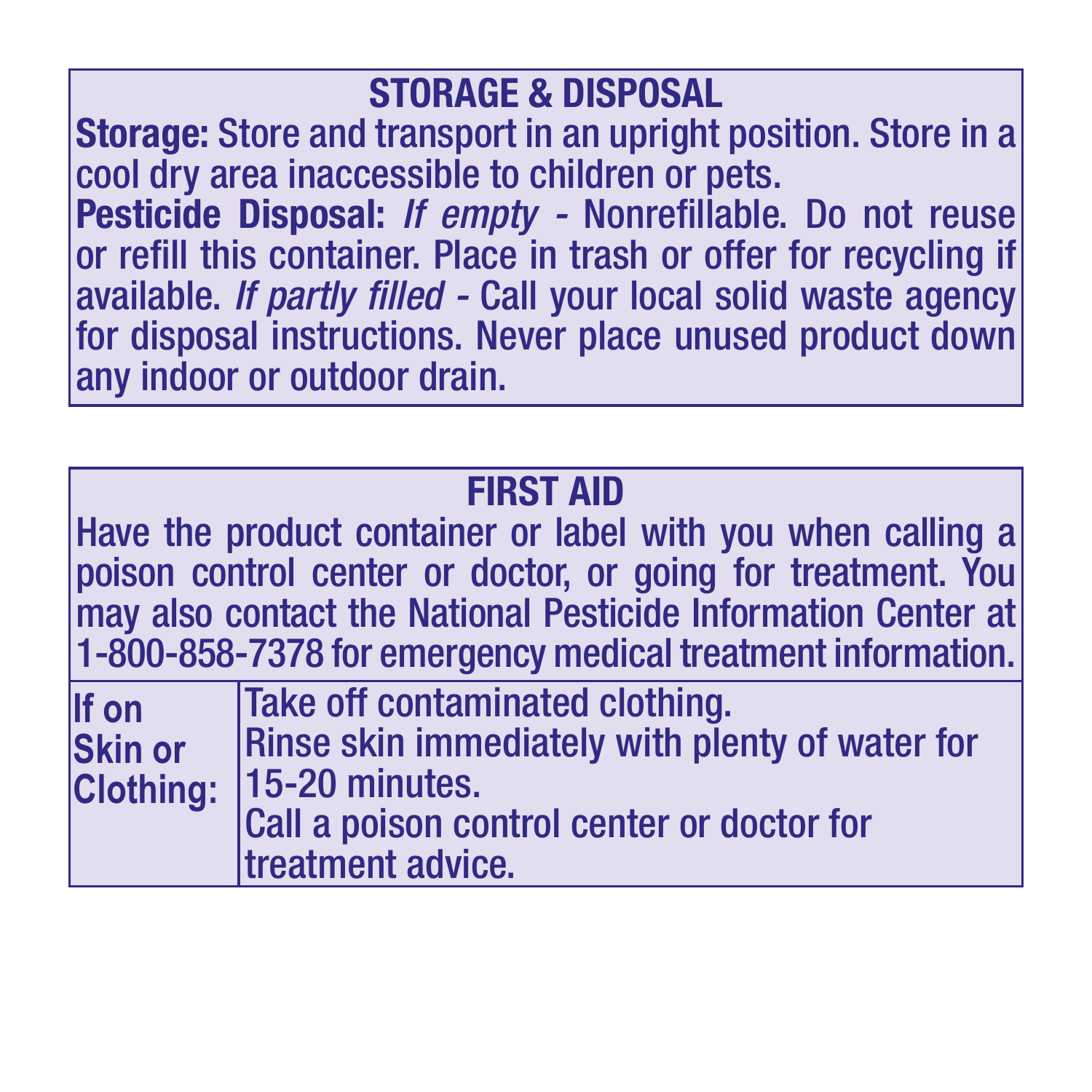| <b>FIRST AID Cont.</b> |                                                    |  |
|------------------------|----------------------------------------------------|--|
|                        | If Inhaled: Move person to fresh air.              |  |
|                        | If person is not breathing, call 911 or an         |  |
|                        | ambulance, then give artificial respiration,       |  |
|                        | preferably mouth-to-mouth if possible.             |  |
|                        | Call a poison control center or doctor for further |  |
|                        | treatment advice.                                  |  |

#### **PRECAUTIONARY STATEMENTS**

**Hazards to Humans and Domestic Animals CAUTION:** Harmful if inhaled or absorbed through the skin. Avoid contact with skin or clothing. Avoid breathing spray mist. Wash thoroughly with soap and water after handling. Remove contaminated clothing and wash before reuse.

#### **ENVIRONMENTAL HAZARDS**

Do not apply to treated, finished drinking water reservoirs or drinking water receptacles, when the water is intended for human consumption.